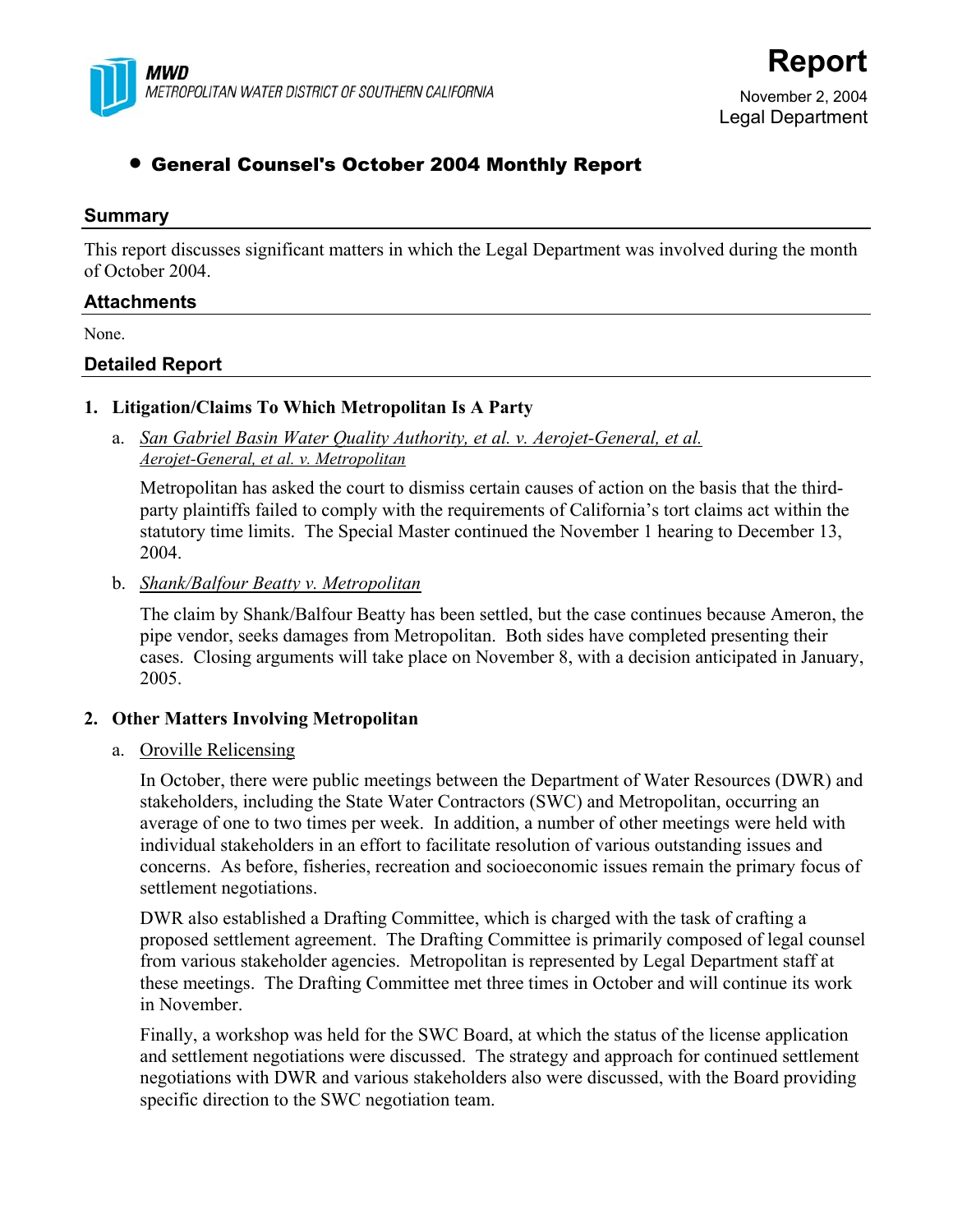# **3. Other Matters Not Involving Metropolitan**

## a. *Friends of the Santa Clara River v. Castaic Lake Water Agency*

The Fifth District Court of Appeal filed a published opinion on September 22, 2004 invalidating an Urban Water Management Plan (Plan) prepared by the Castaic Lake Water Agency (Castaic Lake). Under the Urban Water Management Planning Act (Act) an urban water supplier is required to prepare and adopt a Plan containing information and analyses specified in the Act.

According to the Appellate Court's opinion the administrative record for the Plan indicated that a significant plume of perchlorate contamination existed near wells pumping from the Saugus Aquifer within Castaic Lake's service area, and that increased pumping from that aquifer during dry periods could spread the contamination and reduce the amount of water supply that could be anticipated from the aquifer. The Plan recognized that contamination existed, but that perchlorate had not been found in the Alluvial Aquifer; that technology existed to treat the water for \$300 per acre-foot; that Castaic Lake and the owners of the site were discussing groundwater clean-up; and that available management options created a high probability that the groundwater yield discussed in the Plan could be sustained.

The Appellate Court decided that this discussion was not adequate to meet the Act's requirements to "describe the reliability of the water supplies and vulnerability to seasonal or climatic shortage" or to "describe plans to replace [vulnerable supplies] with alternative sources or water demand measures." According to the Appellate Court, the Plan's discussion of the potential impact on groundwater supplies lacked necessary specificity. In particular, the Court found that the Plan did not state how fast the contamination is spreading, how additional pumping might affect that rate and how extensive the contamination may become in the 20-year planning horizon. The Plan also was unclear on what stage of development the groundwater cleanup and treatment plan had reached, how long it would take to implement it or what uncertainties might be involved. Because of these omissions in the analysis of the reliability of groundwater supplies, the Court held that the Plan was fatally flawed, and ordered the trial court to grant a writ of mandate vacating Castaic Lake's Plan.

As far as we are aware, this is the first time a Plan has been successfully challenged. This may indicate a willingness by the courts to second-guess urban water suppliers' Plans. Staff will continue to monitor this and other water planning litigation.

## b. *Natural Gas Anti-Trust Cases*

Through the efforts of Metropolitan's staff, Metropolitan will obtain approximately \$7 million, and the State Water Project will obtain approximately \$12 million, based on claims in the antitrust settlement arising out of El Paso Corporation's alleged manipulation of the natural gas market during California's energy crisis. Initially, the El Paso Settlement Steering Committee denied the claim of Metropolitan and the State Water Project for participation in settlement proceeds allocated to "municipal electric utilities." However, counsel for Metropolitan and State Water Project successfully argued that the settlement agreement was intended to remedy damages incurred by all entities purchasing electricity at wholesale, that the settlement documents provided no definition of municipal electric utility, and that both entities met the definition of a Local Publicly Owned Electric Utility as set forth in the Cal. Public Utilities Code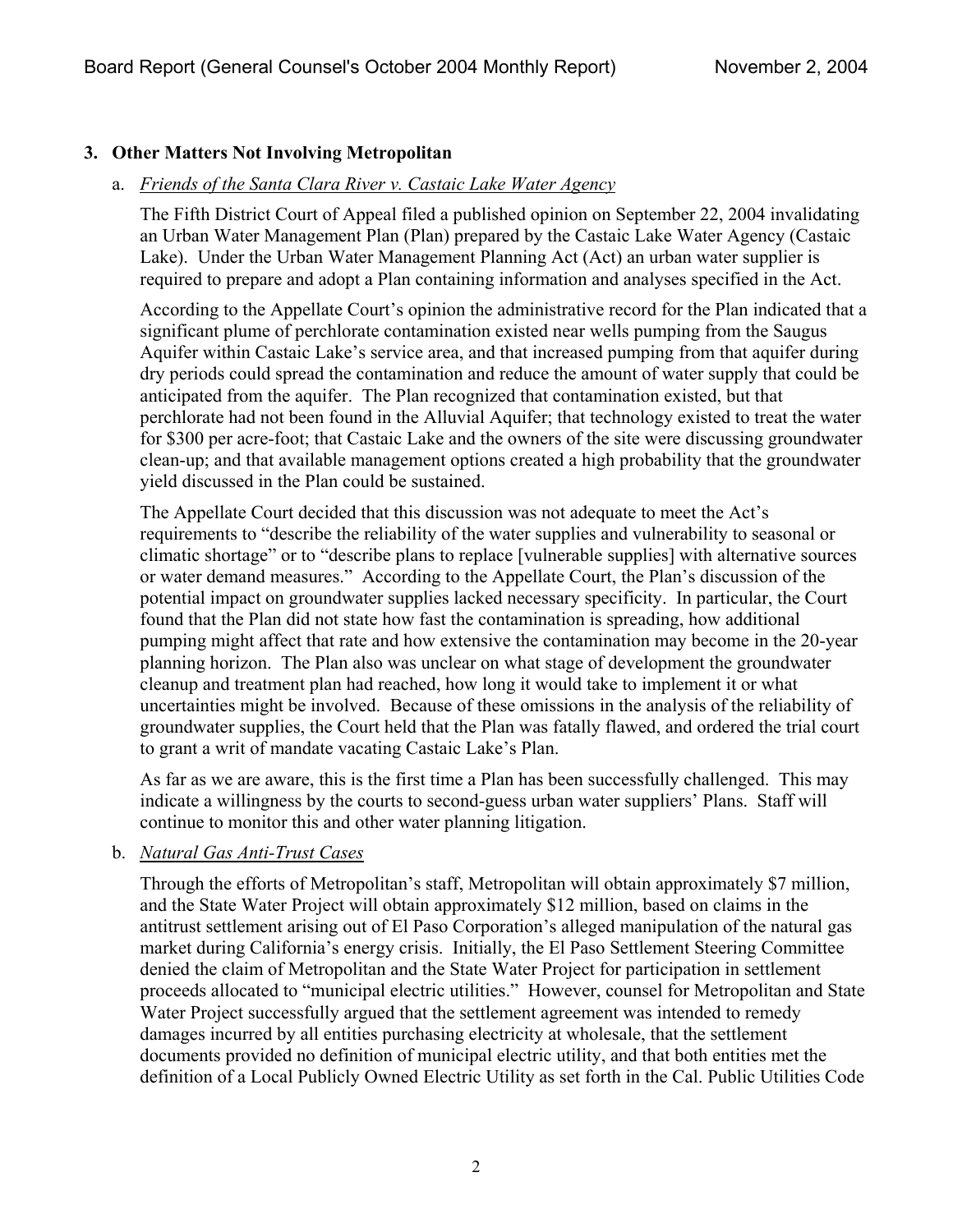(for Metropolitan) and the Cal. ISO Tariff (for Metropolitan and the State Water Project). Since Metropolitan pays approximately 70 percent of the SWP power costs, our net benefit exceeds \$15 million. Operations Planning Unit staff worked with Legal Department staff in preparation of Metropolitan's claim. A related antitrust action against Sempra Energy is set for trial early next year.

#### c. State Water Resources Control Board Review of the Bay-Delta Water Quality Control Plan

The State Water Resources Control Board (SWRCB) began proceedings to review the 1995 Water Quality Control Plan for the San Francisco Bay/Sacramento-San Joaquin Delta Estuary (Bay/Delta WQCP) with two days of public workshop hearings on October 27 and 28, 2004. Additional hearing dates are scheduled in November 2004 and January and February 2005.

SWRCB has adopted a series Bay/Delta WQCPs pursuant to California's Porter-Cologne Water Quality Control Act and the Federal Clean Water Act. The current Bay/Delta WQCP establishes a number of water quality objectives, flow requirements and operational limitations to protect beneficial uses of the Bay/Delta Estuary. Both the state and federal statutes require that water quality control plans be periodically reviewed, but do not necessarily require amendment unless amendment is justified by new information or circumstances. Under the Clean Water Act, the United States Environmental Protection Agency (EPA) has authority to review SWRCB's actions with respect to some of the requirements in the Bay/Delta WQCP, and at least portions of an amended plan ultimately may be submitted to EPA.

When this round of workshop hearings are completed, SWRCB staff potentially will prepare proposed amendments, which will trigger a second round of hearings. After those hearings SWRCB will determine whether to adopt any proposed amendments.

SWRCB's Water Rights Decision D-1641 requires the State Water Project and Central Valley Project to operate so as to meet most of the requirements of the Bay/Delta WQCP. Because of the potential impact of any revisions in the Bay/Delta WQCP on State Water Project operations, Metropolitan and other State Water Contractors are participating in the workshop hearings, in coordination with the Department of Water Resources and in cooperation with Central Valley Project contractors.

## **4. Finances**

Legal and Finance staff closed the sale of \$68,345,000 Waterworks General Obligation Refunding Bonds on October 14, 2004. The refunding bond issue was prepared and sold on a short timeline when the bond market presented the opportunity for debt service savings. A \$300 million water revenue bond issue to fund capital improvements and water revenue refunding bonds to refinance about \$125 million in outstanding water revenue bonds will close in November. Legal staff helped to address questions from board members on Metropolitan's Official Statement and arranged for a presentation on directors' obligations with respect to securities disclosure documents at the October Budget, Finance and Investment Committee meeting. Arto Becker of Hawkins, Delafield and Wood LLP, one of Metropolitan's bond counsel firms, made the presentation.